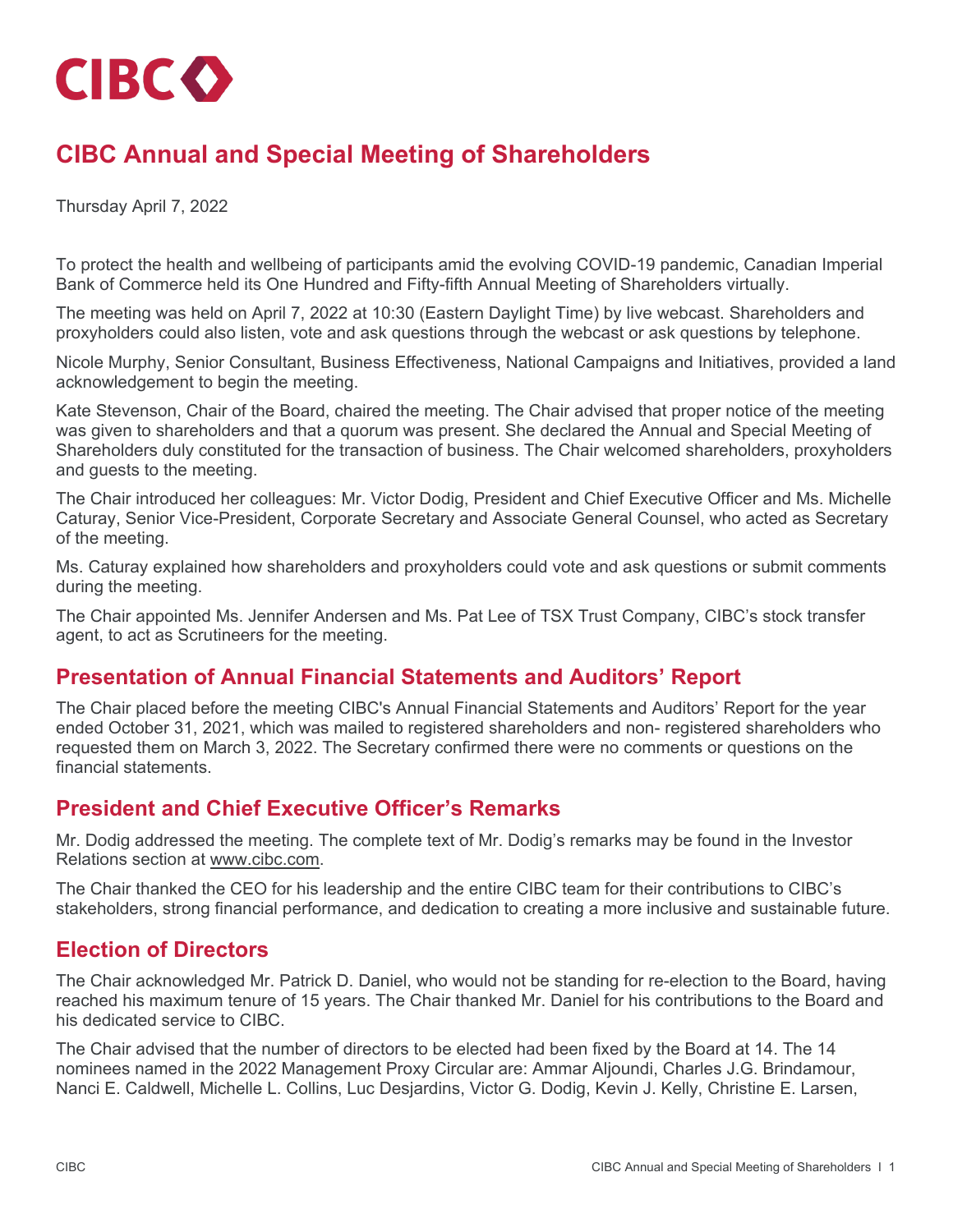Nicholas D. Le Pan, Mary Lou Maher, Jane L. Peverett, Katharine B. Stevenson, Martine Turcotte and Barry L. Zubrow.

Michelle Caturay moved and seconded the nomination for election of each of the 14 individuals named in the 2022 Management Proxy Circular as a director of CIBC until the close of the next annual meeting of shareholders or until their successors are elected or appointed, whichever is earlier.

The Chair declared nominations closed. The Secretary confirmed there were no comments or questions on the election of directors. The Chair then called for a vote.

### **Appointment of Auditors**

The Chair requested a motion for the appointment of CIBC's auditors. Michelle Caturay moved and seconded that Ernst & Young LLP be appointed as the Auditors of CIBC until the close of the next annual meeting of shareholders.

The Secretary confirmed there were no comments or questions on the appointment of auditors. The Chair then called for a vote.

### **Advisory Resolution on Executive Compensation Approach**

The Chair introduced the next item of business, an advisory resolution regarding CIBC's executive compensation approach. The Chair noted that the Board considers this vote to be an important part of CIBC's shareholder engagement process and the Board reviews the results of the vote when considering future executive compensation decisions.

Michelle Caturay moved and seconded that the shareholders accept the approach to executive compensation disclosed in CIBC's Management Proxy Circular for the 2022 Annual and Special Meeting of Shareholders.

The Secretary confirmed there were no comments or questions on the advisory resolution on executive compensation approach. The Chair then called for a vote.

#### **Special Resolution to Amend By-Law No. 1 to give effect to a two-for-one share split of CIBC common shares**

The Chair introduced the next item of business, a special resolution to amend By-Law No. 1 to give effect to a two-for-one share split of CIBC common shares. The Chair noted that the Board believes the share split may enhance liquidity in CIBC common shares and its business by bringing the trading price of the common shares into a more accessible range for investors. The Chair advised that the share split, in and of itself, would not change the total market value of the issued and outstanding common shares or a shareholder's proportionate ownership in CIBC, or the interest, rights or privileges of shareholders.

To take effect, the special resolution required the approval of not less than two-thirds of the votes cast.

Michelle Caturay moved and seconded that shareholders confirm the amendment to By-Law No. 1, as approved by the Board, which provides for the subdivision of the issued and outstanding CIBC common shares on a two-for-one basis, such that every one existing share will become two shares effective at the close of business on May 13, 2022.

The Secretary confirmed there were no comments or questions on the special resolution to amend By-Law No. 1 to give effect to a two-for-one share split of CIBC common shares. The Chair then called for a vote.

#### **Special Resolution Regarding Variable Compensation for UK Material Risk Takers**

The Chair introduced the next item of business, a special resolution regarding variable compensation for UK Material Risk Takers. The Chair advised that the proposed compensation changes for certain CIBC employees associated with CIBC's UK operations were to comply with the European Union Capital Requirements Directive V. The Chair noted that the proposed changes would provide CIBC's Management Resources and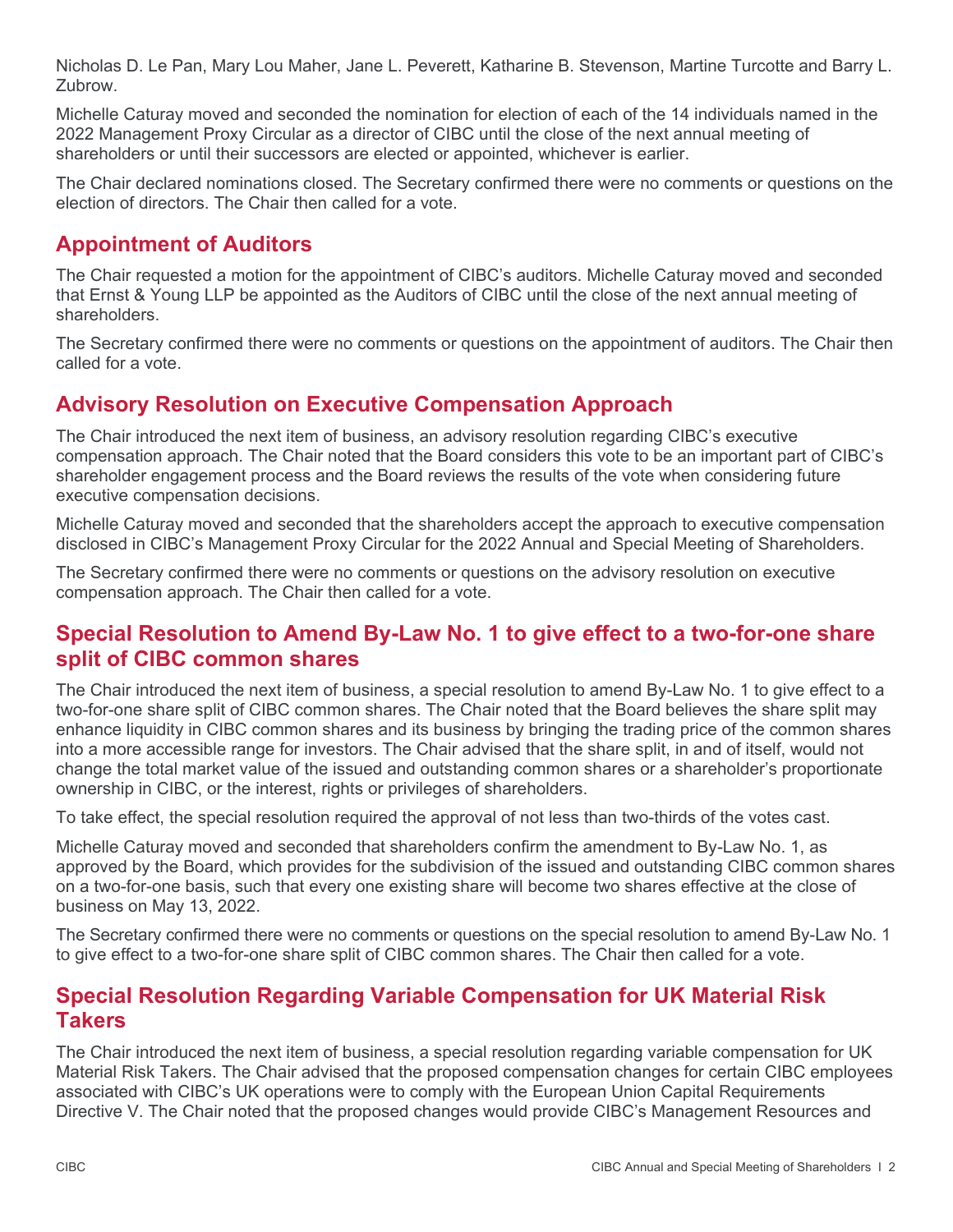Compensation Committee with the flexibility to award variable compensation to these employees consistent with CIBC's compensation principles and with market practice.

To take effect, the special resolution required approval of at least 66% of the votes cast, provided that at least 50% of the total voting rights were represented at the meeting; or 75% of the votes cast, if less than 50% of the total voting rights were represented at the meeting.

Michelle Caturay moved and seconded that effective for fiscal 2022 and beyond and in accordance with the European Union Capital Requirements Directive V and the United Kingdom Prudential regulatory Authority's Remuneration Rules, CIBC is authorized to apply a ratio of the fixed to variable components of total compensation for an individual classified as a UK Material Risk Taker that exceeds 1:1, provided the ratio does not exceed 1:2 for that individual.

The Secretary confirmed there were no comments or questions on the special resolution regarding variable compensation for UK Material Risk Takers. The Chair then called for a vote.

### **Shareholder Proposals**

The Chair advised that shareholders would be asked to vote on four shareholder proposals. The Chair advised that the Mouvement d'éducation et de défense des actionnaires (MÉDAC) submitted eight shareholder proposals and, after discussion with CIBC, decided to submit three of their proposals to a vote. Vancity Investment Management (Vancity) submitted one shareholder proposal for a vote. The Chair invited MÉDAC's representative, Mr. Willie Gagnon, to move MÉDAC's proposals. Mr. Gagnon thanked the Chair and made statements to support MÉDAC's proposals.

Mr. Gagnon moved Proposal No. 1, 2 and 3.

- Shareholder Proposal No. 1: Benefit Corporation: It is proposed that the Bank explore the possibility of becoming a benefit corporation and report to shareholders at the next annual meeting.
- Shareholder Proposal No. 2: Advisory vote on environmental policy: It is proposed that the Bank establish an annual advisory vote policy with respect to its environmental and climate change action plan and objectives.
- Shareholder Proposal No. 3: French as an official language: It is proposed that the official status of French be formally recognized, in writing, in the Bank's letters, which will impact the working language in Québec, the language used at the annual meetings of shareholders and the language of the Bank's public communications.

The Secretary confirmed there were no comments or questions on Proposal No. 1, 2 or 3. The Chair then called for a vote.

The Chair invited Vancity's representative, Ms. Morrigan Simpson-Marran, Associate ESG Analyst, to move Vancity's proposal. Ms. Simpson-Marran made statements to support Vancity's proposal.

Ms. Simpson-Marran moved Proposal No. 4.

• Shareholder Proposal No. 4: CEO/Median worker pay ratio: Be it resolved that the Board of Directors undertake a review of executive compensation levels in relation to the entire workforce and, at reasonable cost and omitting proprietary information, provide a report to shareholders and publicly disclose the CEO compensation to median worker pay ratio.

The Secretary confirmed there were no comments or questions on Proposal No. 4. The Chair then called for a vote.

The Chair invited Mr. Gagnon to comment on MÉDAC's five withdrawn proposals on: 1. formal employee representation in strategic decision-making; 2. women managers; 3. circular economy; 4. decarbonization; and 5. environmental and climate change advisory committee. Mr. Gagnon made statements about the withdrawn proposals.

The Chair thanked MÉDAC for their continuing engagement with CIBC on governance matters.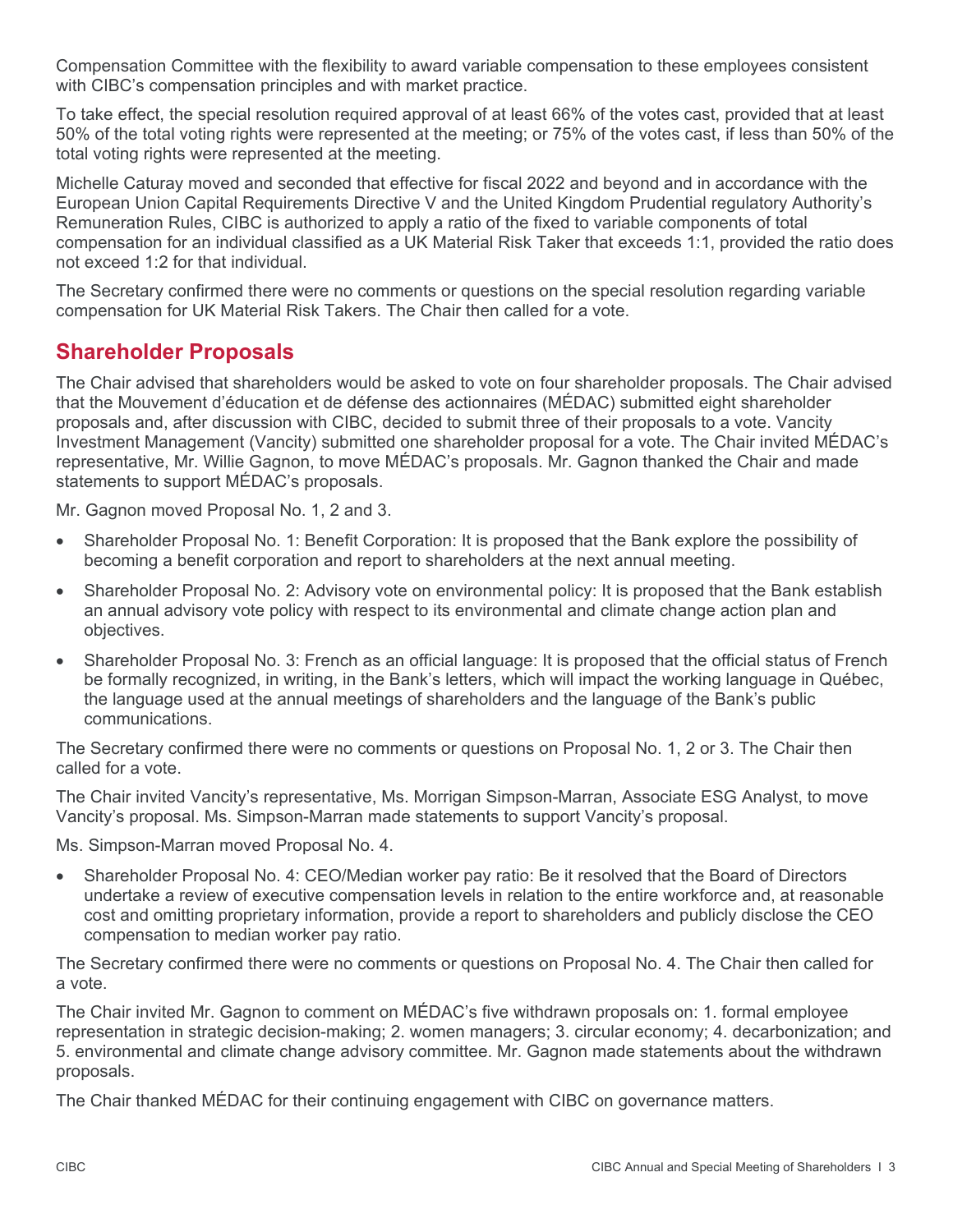## **Voting Results**

The Secretary received the preliminary vote results from the Scrutineers and read the Scrutineers' Report to the meeting. The vote results were as follows:

On the election of directors, a substantial majority of the votes cast at the meeting were voted in favour of each of the 14 nominees named in the 2022 Management Proxy Circular, with an average 98.3% support, as set out below:

| <b>Nominees</b>         | Votes for $(\%)$ | Votes withheld (%) |
|-------------------------|------------------|--------------------|
| Ammar Aljoundi          | 99.53%           | 0.47%              |
| Charles J.G. Brindamour | 99.58%           | 0.42%              |
| Nanci E. Caldwell       | 95.57%           | 4.43%              |
| Michelle L. Collins     | 99.52%           | 0.48%              |
| Luc Desjardins          | 97.88%           | 2.12%              |
| Victor G. Dodig         | 99.43%           | 0.57%              |
| Kevin J. Kelly          | 99.60%           | 0.40%              |
| Christine E. Larsen     | 99.64%           | 0.36%              |
| Nicholas D. Le Pan      | 95.35%           | 4.65%              |
| Mary Lou Maher          | 99.27%           | 0.73%              |
| Jane L. Peverett        | 93.86%           | 6.14%              |
| Katharine B. Stevenson  | 98.84%           | 1.16%              |
| <b>Martine Turcotte</b> | 98.81%           | 1.19%              |
| Barry L. Zubrow         | 98.74%           | 1.26%              |

### **On the appointment of auditors**

| Votes for $(\%)$ | Votes withheld (%) |
|------------------|--------------------|
| 93.0%            | $7.0\%$            |

#### **On the advisory resolution regarding executive compensation approach**

| Votes for $(\%)$ | Votes against (%) |
|------------------|-------------------|
| $95.5\%$         | $4.5\%$           |

#### **On the special resolution to amend By-Law No.1 to give effect to a two-forone share split of CIBC common shares**

| Votes for $(\%)$ | Votes against (%) |
|------------------|-------------------|
| 99.8%            | $0.2\%$           |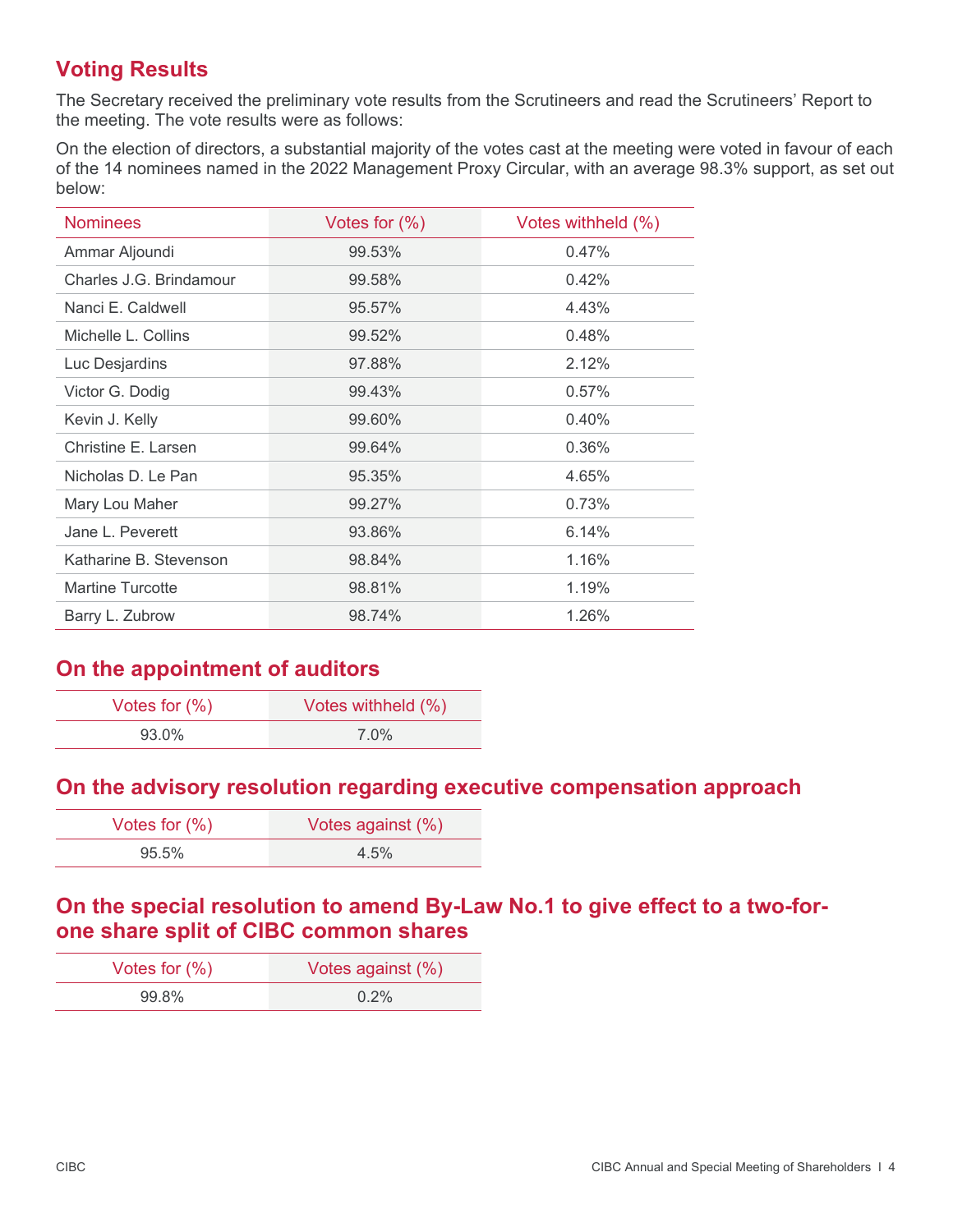#### **On the special resolution regarding Variable Compensation for UK Material Risk Takers**

| Votes for $(\%)$ | Votes withheld (%) |
|------------------|--------------------|
| 98.9%            | $1.1\%$            |

### **On Proposal 1- Benefit Corporation**

| Votes for $(\%)$ | Votes against $(\%)$ | Votes abstain |
|------------------|----------------------|---------------|
| 5.8%             | 94.2%                | 1.295.904     |

### **On Proposal 2 - Advisory Vote on Environmental Policy**

| Votes for $(\%)$ | Votes against $(\%)$ | Votes abstain |
|------------------|----------------------|---------------|
| 24.3%            | 75 7%                | 13,825,043    |

### **On Proposal 3 - French as an Official Language**

| Votes for $(\%)$ | Votes against (%) | Votes abstain |
|------------------|-------------------|---------------|
| $1.0\%$          | $99.0\%$          | 1,049,882     |

#### **On Proposal 4 - CEO/Median Worker Pay Ratio**

| Votes for $(\%)$ | Votes against $(\%)$ | Votes abstain |
|------------------|----------------------|---------------|
| 14.8%            | 85.2%                | 9.749.785     |

#### **The Chair declared that:**

- each of the 14 nominees named in the 2022 Management Proxy Circular is elected as a director of CIBC until the close of the next annual meeting of shareholders or until their successors are elected or appointed, whichever is earlier;
- Ernst & Young LLP is appointed as Auditors of CIBC;
- the advisory resolution regarding our executive compensation approach is approved;
- the special resolution to amend By-Law No. 1 to give effect to a two-for-one share split of CIBC common shares is approved;
- the special resolution regarding variable compensation for UK Material Risk Takers is approved; and
- shareholder Proposal No. 1, 2, 3 and 4 are not approved.

For Proposal No. 2, the Chair acknowledged the various perspectives on the suitability of an annual climate advisory resolution. The Chair advised that investor sentiment is important to CIBC and we remain committed to engaging with shareholders on CIBC's Climate Transition Plan, which is a key focus embedded within CIBC's strategy.

The Chair thanked shareholders for their votes and advised that the final vote results would be available after the meeting.